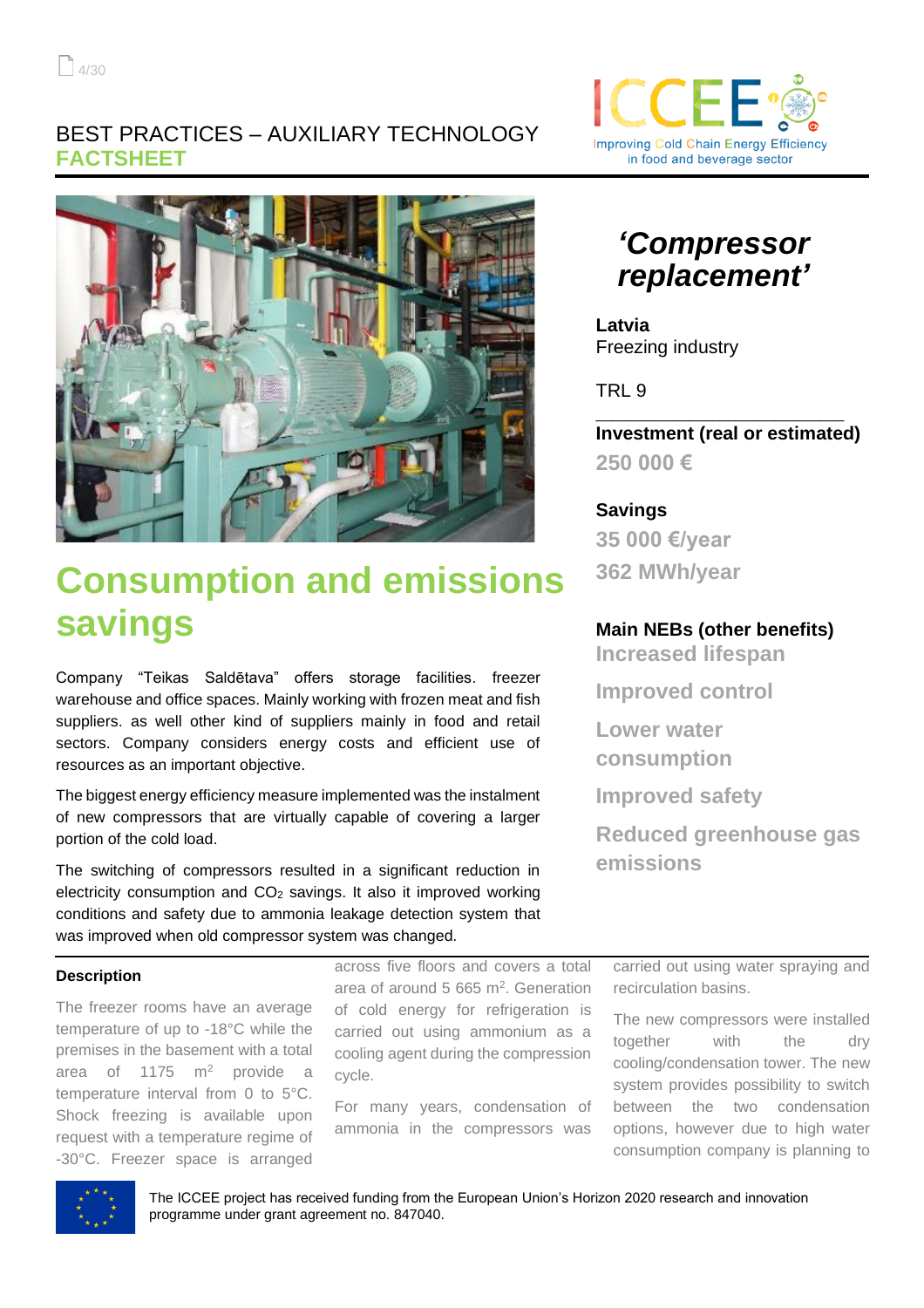## BEST PRACTICES – AUXILIARY TECHNOLOGY **FACTSHEET**



use only dry cooling/condensation tower.

#### **What is the improvement focus?**

The amount of electricity consumed in the company depends heavily on outdoor air temperature. In particular, the largest electricity consumer in the company is refrigeration equipment, for which the amount of energy consumed depends on the amount of cooling energy needed.

#### **Benefits**

The compressor change saves 362 MWh of electricity per year, representing 30.7% of the total electricity consumption of the company. It also improves working conditions and safety due to ammonia leakage detection system that was improved when old compressor system was changed.

Other important benefits are the increased lifespan lower maintenance costs of the new equipment and improved control system.

#### **Opportunities and barriers to implementation**

| Opportunities   | Barriers       |  |
|-----------------|----------------|--|
| Increased       | Lack of human  |  |
| оf<br>lifespan  | resources      |  |
| equipment       | (development,  |  |
|                 | implantation   |  |
|                 | and general    |  |
|                 | project        |  |
|                 | management)    |  |
| Improved        | Lack<br>of     |  |
| control         | affordable     |  |
|                 | financing      |  |
| Lower water     | Lack of skills |  |
| consumption     | and knowledge  |  |
|                 | of installers  |  |
| Improved safety |                |  |
| Reducing        |                |  |
| greenhouse gas  |                |  |

#### **Calculations**

Annual reduction in electricity consumption achieved by switching compressors was calculated. The electricity savings were determined at the regulatory outdoor air temperatures specified in the Latvian construction standard in Riga. On average. electricity consumption in the company is seen to have decreased by 30 MWh per month. Depending on outdoor air temperature. it accounts for 25% to 43% of the total company's electricity consumption. A higher percentage of electricity savings are seen in the coldest winter months. which is due to the use of a "dry" cooling tower for new compressors. As the amount of data available is relatively small. the estimated electricity savings may change over time.

| <b>Month</b> | Outdoor air<br>temperature | Electricity consumption of the company.<br><b>MWh</b> |                         | <b>Savings</b> |               |
|--------------|----------------------------|-------------------------------------------------------|-------------------------|----------------|---------------|
|              |                            | With old compressors                                  | With new<br>compressors | <b>MWh</b>     | $\frac{0}{0}$ |
| January      | $-4.7$                     | 69.8                                                  | 40.3                    | 29.5           | 42.3%         |
| February     | $-4.3$                     | 70.9                                                  | 41.3                    | 29.6           | 41.7%         |
| March        | $-0.6$                     | 80.6                                                  | 50.8                    | 29.8           | 36.9%         |
| April        | 5.1                        | 95.6                                                  | 65.5                    | 30.1           | 31.5%         |
| May          | 11.4                       | 112.1                                                 | 81.6                    | 30.5           | 27.2%         |
| June         | 15.4                       | 122.6                                                 | 91.9                    | 30.7           | 25.1%         |
| July         | 16.9                       | 126.6                                                 | 95.7                    | 30.8           | 24.4%         |
| August       | 16.2                       | 124.7                                                 | 94.0                    | 30.8           | 24.7%         |
| September    | 11.9                       | 113.4                                                 | 82.9                    | 30.5           | 26.9%         |
| October      | 7.2                        | 101.1                                                 | 70.8                    | 30.3           | 29.9%         |
| November     | 2.1                        | 87.7                                                  | 57.8                    | 29.9           | 34.1%         |
| December     | $-2.3$                     | 76.1                                                  | 46.5                    | 29.7           | 39.0%         |
| <b>Total</b> | 6.2                        | 1181.3                                                | 819.1                   | 362.3          | 30.7%         |



The ICCEE project has received funding from the European Union's Horizon 2020 research and innovation programme under grant agreement no. 847040.